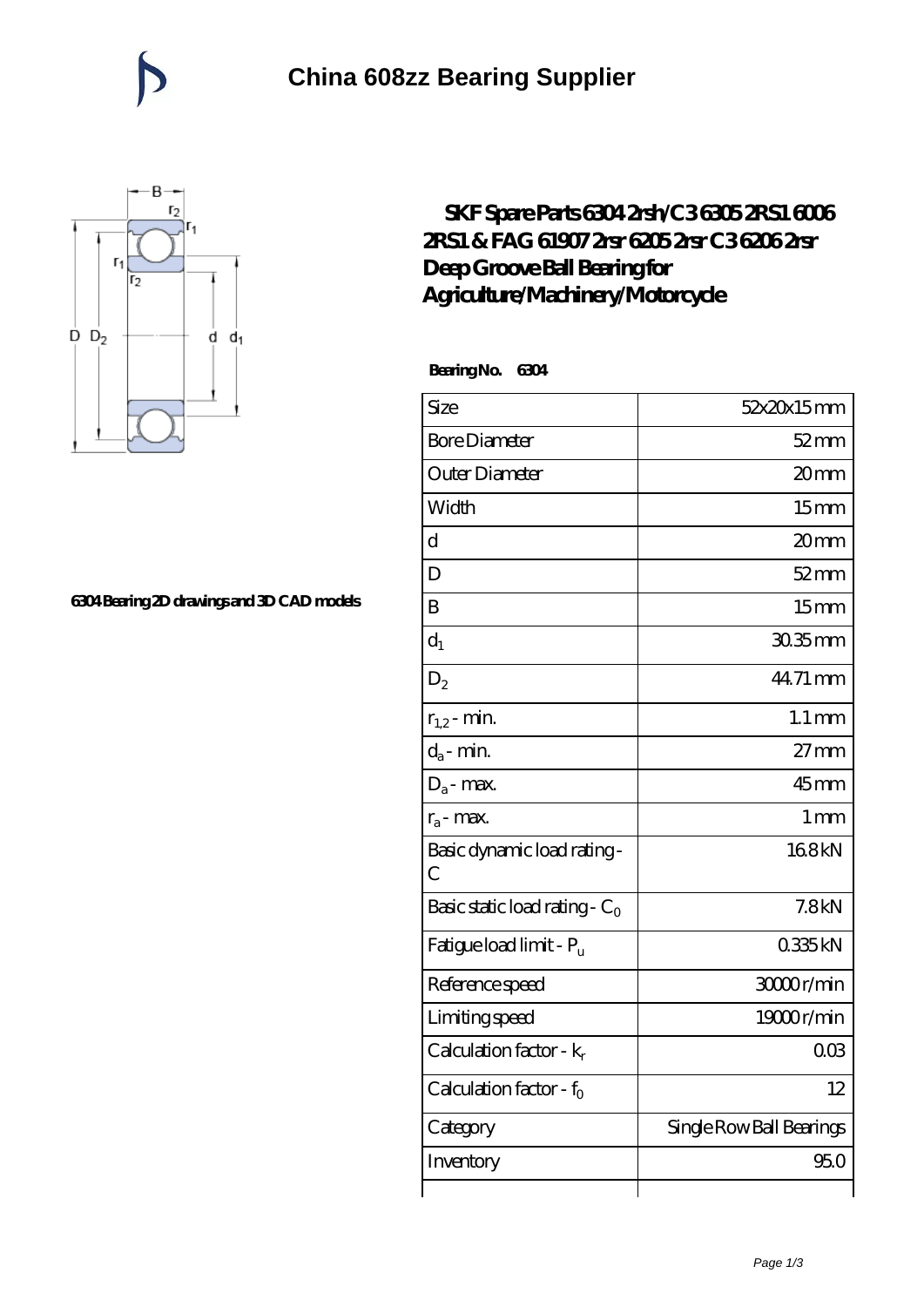## **[China 608zz Bearing Supplier](https://catchios.com)**

| Manufacturer Name                  | <b>SKF</b>                                                                                                                                                                    |
|------------------------------------|-------------------------------------------------------------------------------------------------------------------------------------------------------------------------------|
| Minimum Buy Quantity               | N/A                                                                                                                                                                           |
| Weight/Kilogram                    | 0.146                                                                                                                                                                         |
| Product Group                      | <b>BOO308</b>                                                                                                                                                                 |
| Enclosure                          | Open                                                                                                                                                                          |
| Precision Class                    | ABEC 1   ISO PO                                                                                                                                                               |
| Maximum Capacity / Filling<br>Slot | No                                                                                                                                                                            |
| Rolling Element                    | <b>Ball Bearing</b>                                                                                                                                                           |
| Snap Ring                          | No                                                                                                                                                                            |
| <b>Internal Special Features</b>   | No                                                                                                                                                                            |
| Cage Material                      | Steel                                                                                                                                                                         |
| Internal Clearance                 | CO-Medium                                                                                                                                                                     |
| Inch - Metric                      | Metric                                                                                                                                                                        |
| Long Description                   | 20MM Bore; 52MM<br>Outside Diameter; 15MM<br>Outer Race Diameter;<br>Open; Ball Bearing; ABEC 1<br>  ISO PQ No Filling Slot; No<br>Snap Ring, No Internal<br>Special Features |
| Category                           | Single Row Ball Bearing                                                                                                                                                       |
| <b>UNSPSC</b>                      | 31171504                                                                                                                                                                      |
| Harmonized Tariff Code             | 8482105068                                                                                                                                                                    |
| Noun                               | Bearing                                                                                                                                                                       |
| Keyword String                     | Ball                                                                                                                                                                          |
| Manufacturer URL                   | http://www.skf.com                                                                                                                                                            |
| Manufacturer Item Number           | 6304                                                                                                                                                                          |
| Weight/LBS                         | 032                                                                                                                                                                           |
| Bore                               | 0.787 Inch   20 Millimeter                                                                                                                                                    |
| Outside Diameter                   | 2047 Inch   52 Millimeter                                                                                                                                                     |
| Outer Race Width                   | 0.591 Inch   15 Millimeter                                                                                                                                                    |
| $d_1$                              | $3035$ mm                                                                                                                                                                     |
| $D_2$                              | 44.71 mm                                                                                                                                                                      |
|                                    |                                                                                                                                                                               |